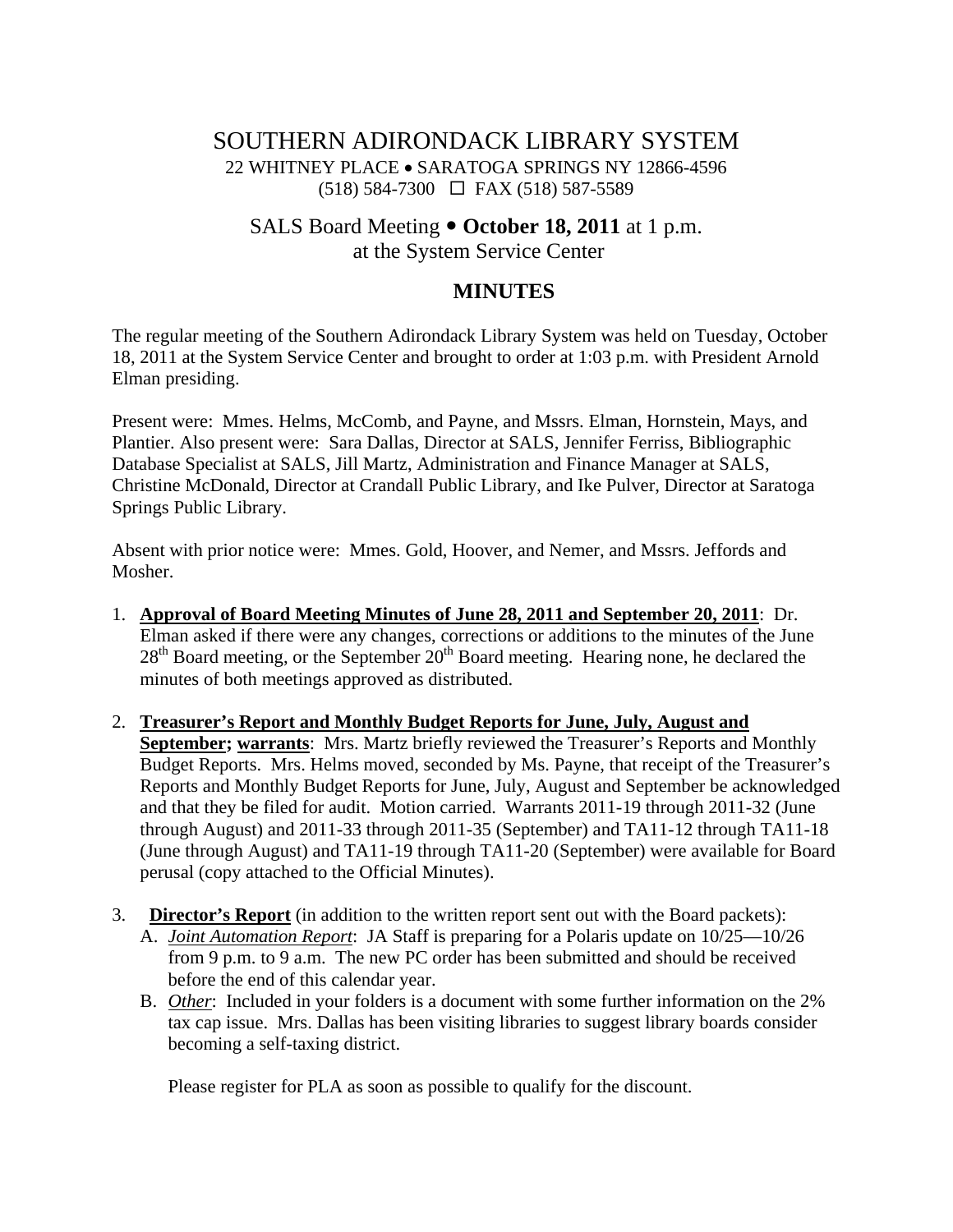Mrs. Dallas thanked Paul Mays and Heather Hasselbacher for pulling together the SALS Construction Grant information; it was done in one week. Next year, the Construction Grants will not require a 50-50 match in funding for some libraries. There will be 75% from DLD and 25% from the library in an economically disadvantaged area. It is up to SALS Board to determine what is considered an economically disadvantaged library.

NYLA will be in Saratoga Springs the first week of November. Dr. John King will speak at 9:15 November 3 at the Saratoga Hilton.

The Regents Advisory Council is working on a program "20/20 Vision for Libraries."

Variance requests have been submitted for Fort Edward Free Library and Greenwich Free Library. Fort Edward Free Library revised their charter, at DLD's suggestion, to include the Town of Fort Edward. This meant the library was required to be open an additional 10 hours per week. Since the library does not have enough funding to be open an additional 520 hours per year, they will apply to revise their chartered area to serve back to the Village of Fort Edward. The Greenwich Free Library does not have a Plan of Service, but is now working on one.

The Directors Council is trying to schedule a meeting; Christine McDonald is working on this.

CDLC is working on their 5 Year Plan of Service.

## 4. **Committee Reports**:

A. *Audit & Finance*:

- i) *Review revised 2011 budget*—Mrs. Martz reviewed the revised 2011 budget. Mr. Mays moved, seconded by Mrs. Helms, to accept the revised 2011 budget as presented. Motion carried.
- ii) *Review proposed 2012 budget*—Mrs. Martz reviewed the proposed 2012 budget which was based on monies received in 2011. Mrs. Dallas noted that there would be no salary increase. Ms. Payne moved, seconded by Mr. Hornstein, to accept the proposed 2012 budget as presented. Motion carried.
- B. *Building*:
	- i) The Building Committee has been reviewing available space, possible uses and ways to make the building more energy efficient. Many issues including legal, architectural, and real estate value are being considered. Possible uses considered were renting space, member library storage space, and services to member libraries. The Committee recommends converting the former Acquisitions/Technical Services area into a training space and applying for a NYS Construction Grant. The project is estimated at a cost of \$120,455 with \$60,227 in matching funds. There is more than enough in the Capital Fund to cover SALS share. Discussion followed. Motion carried.
	- ii) NYS Construction Grants: Mr. Mays reviewed the NYS Construction Grants submitted by the member libraries:

| <b>2012 Construction Grant</b> | Project | <b>Project Amount</b> | <b>Requested Amount</b> |
|--------------------------------|---------|-----------------------|-------------------------|
| <b>Applications</b>            |         |                       |                         |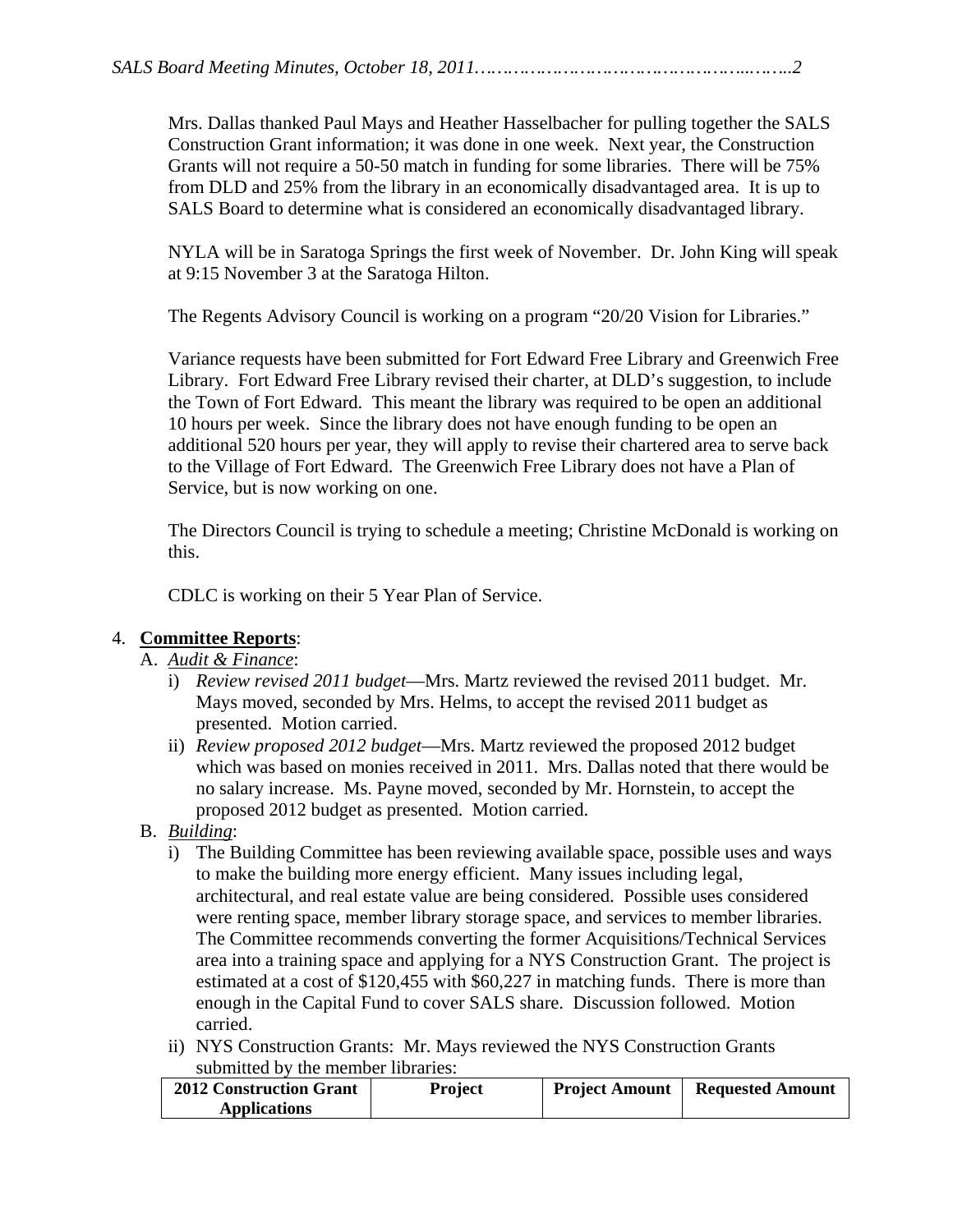| Crandall Public Library         | Laptop Space                | \$7,066   | \$3,533   |
|---------------------------------|-----------------------------|-----------|-----------|
| Long Lake Library               | <b>Attic-Energy Savings</b> | 19,849    | 9,924     |
| <b>SALS</b>                     | <b>Training Lab</b>         | 120,455   | 60,227    |
| Saratoga Springs Pub. Lib.      | $2nd$ Fl. Renovations       | 435,805   | 217,902   |
| <b>Stillwater Free Library</b>  | Furnace                     | 5,299     | 2,649     |
| <b>Stony Creek Free Library</b> | Windows, Electrical         | 5,181     | 2,590     |
| Waterford Public Library        | <b>Library Renovations</b>  | 51,628    | 25,814    |
|                                 |                             |           |           |
|                                 |                             |           |           |
| <b>Totals</b>                   |                             | \$645,283 | \$322,639 |
| Amount available                |                             |           | \$389,713 |
| Gap                             |                             |           | \$67,074  |

As Chair of the Building Committee, Mr. Mays recommended approval of all of the Construction Grants as submitted. Motion carried.

- C. *Bylaws Committee*:
- D. *Central Library Aid and Services*:
- E. *County Aid Coordinators*:
- F. *Library Services:* 
	- i) *Construction Grants*—See Building Committee Report, above.
- G. *Personnel*:
- H. *Trustee Nominating*:
- I. *Annual Meeting Committee*:
	- i) *Location for 2012 (54th) Annual Meeting:* The location for the 2012 SALS Annual Meeting (May 21, 2012) will be the Lodge at Echo Lake in Warrensburg, Warren County. Libby Post will present a program on Library Sustainability. Discussion followed on ways to increase attendance. The Committee to Select an Annual Meeting Location (CoToSAAML) will meet again to discuss options.

### 5. **Unfinished Business**:

### 6. **New Business**:

- A. *Approve Free Direct Access Plan (90.3)*: Mrs. Dallas discussed the Free Direct Access Plan. Mrs. McComb moved, seconded by Ms. Payne to approve the Free Direct Access Plan as revised and distributed.
- B. *Approve SALS Plan of Service 2012—*2016: Mrs. Dallas discussed the draft of SALS Plan of Service 2012—2016, which was distributed in September. Mrs. Helms moved, seconded by Mr. Mays, to approve SALS Plan of Service 2012—2016. Motion carried.
- C. *Letter of Engagement from Flynn, Walker, Diggins*: Mr. Mays moved, seconded by Ms. Payne, that Dr. Elman be authorized to sign the Letter of Engagement with Flynn, Walker, Diggins (SALS Auditors). Motion carried.
- D. *Variances*: Mrs. Dallas explained the Requests for Variance from Fort Edward Free Library and Greenwich Free Library. Ms. Payne moved, seconded by Mrs. Helms, that SALS recommend approval of the Request for Variance from both libraries. Motion carried.